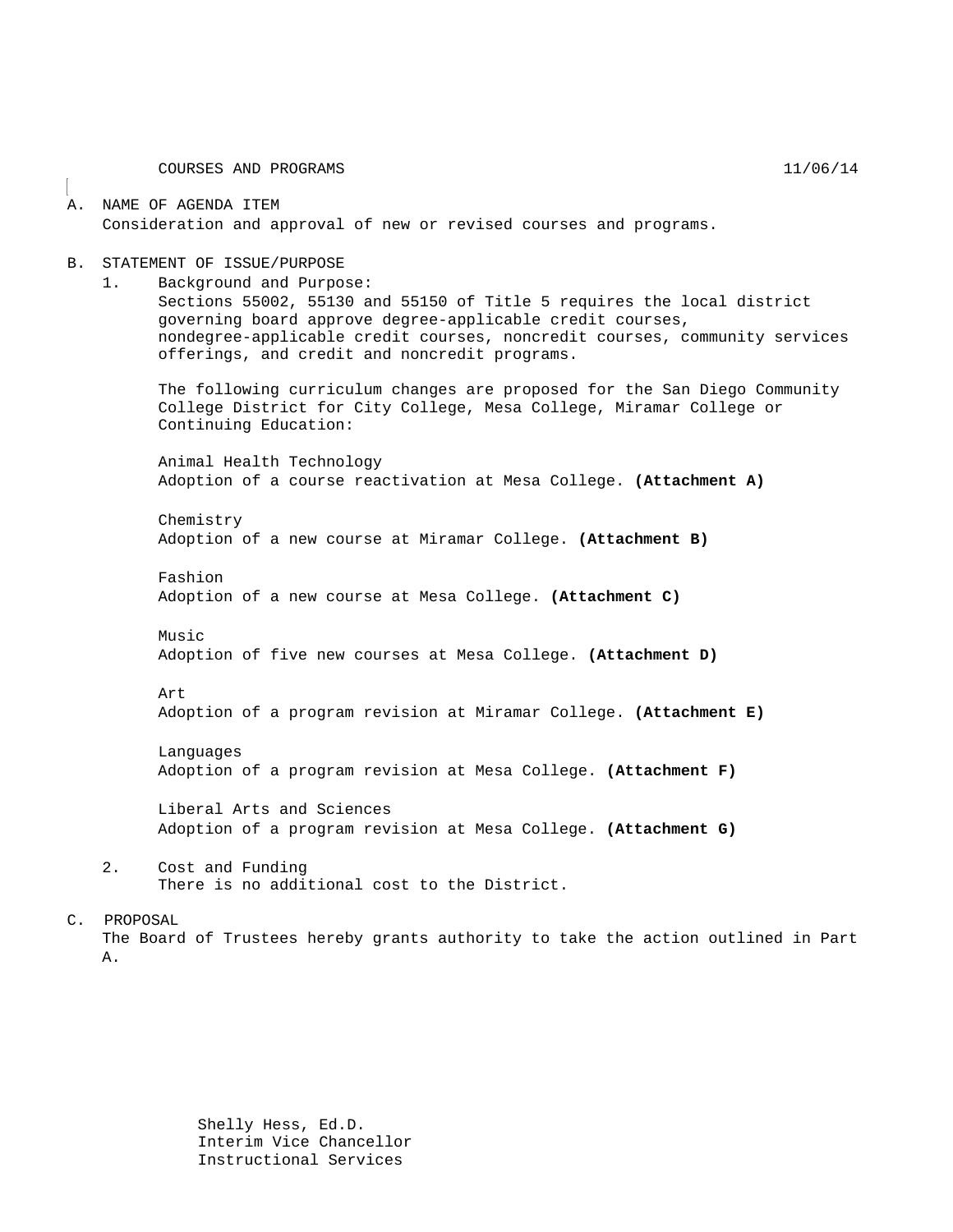Adoption of a course reactivation at Mesa College.

Proposed course reactivation at Mesa College:

# **270 Veterinary Work Experience 60 - 300 hours other, 1-4 units Grade Only**

This course is for Animal Health Technology (AHT) students to acquire on-the-job training within a veterinary facility. All AHT students must complete a minimum of 240 hours of onthe-job training in a San Diego Community College district approved veterinary facility in order to graduate. The combined maximum credit for all work experience course work from all disciplines may not exceed 16 units. (FT) Associate Degree Credit & transfer to CSU.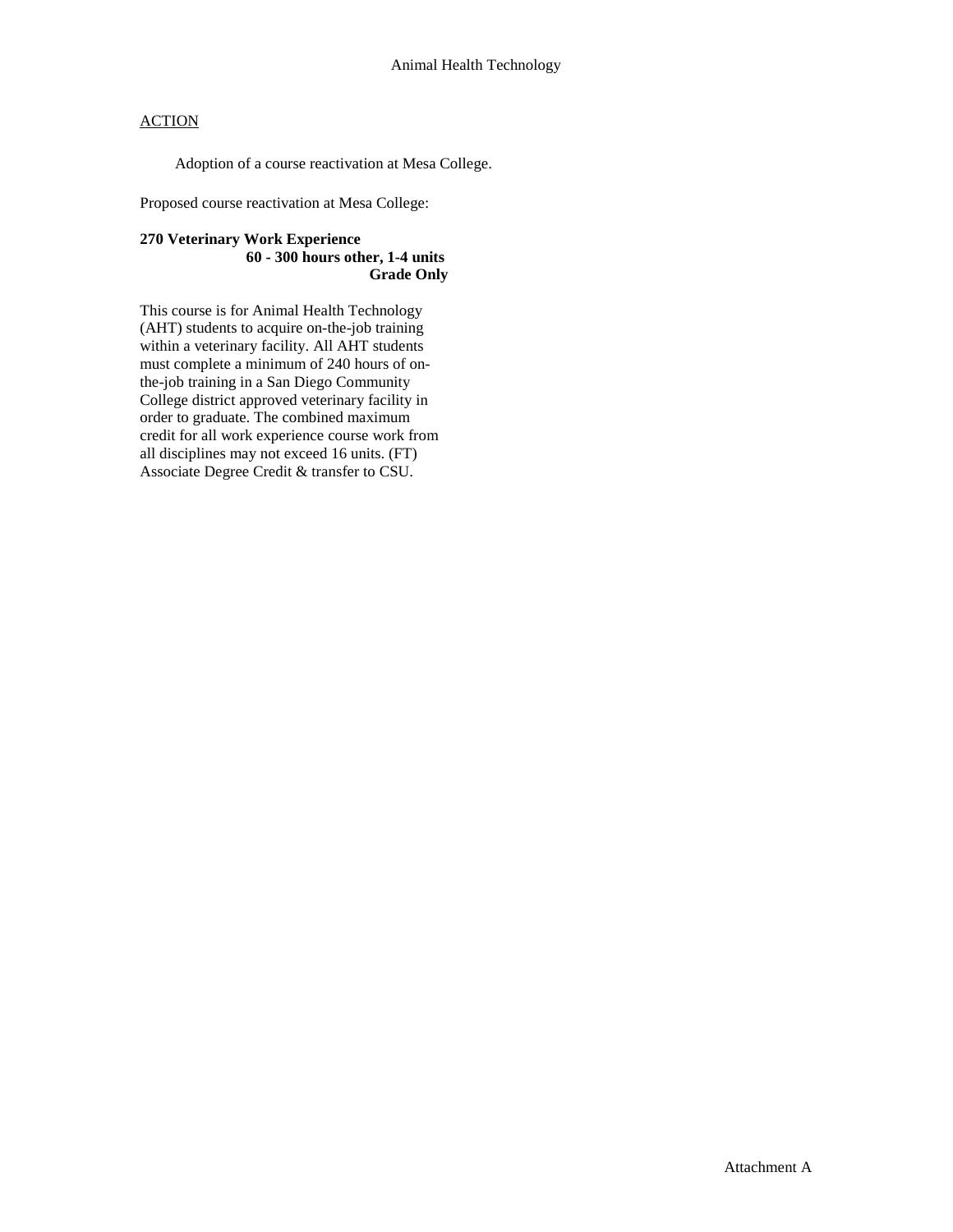Adoption of a new course at Miramar College.

Proposed new course at Miramar College:

# **103 General, Organic, and Biological Chemistry**

**64 - 72 hours lecture, 48 - 54 hours lab, 5 units Grade Only** 

*Prerequisite:* Mathematics 46 or 92, each with a grade of "C" or better, or equivalent or Assessment Skill Levels M40 or M45. *Advisory:* English 47A or English 48 and English 49 with a grade of "C" or better, or equivalent or Assessment Skill Levels R5 and W5. *Limitation on Enrollment:* This course is not open to students with previous credit for the combination of Chemistry 100, 100L, 130 and 130L.

This course is a one-semester survey of general, organic, and biological chemistry for nursing and other health-related fields. Topics include general chemistry, organic chemistry, and biological chemistry as they apply to the human body. The laboratory component includes qualitative and quantitative experiments as well as analysis of data. This course is intended for students majoring in nursing, nutrition, or allied health fields. (FT) Associate Degree Credit & transfer to CSU.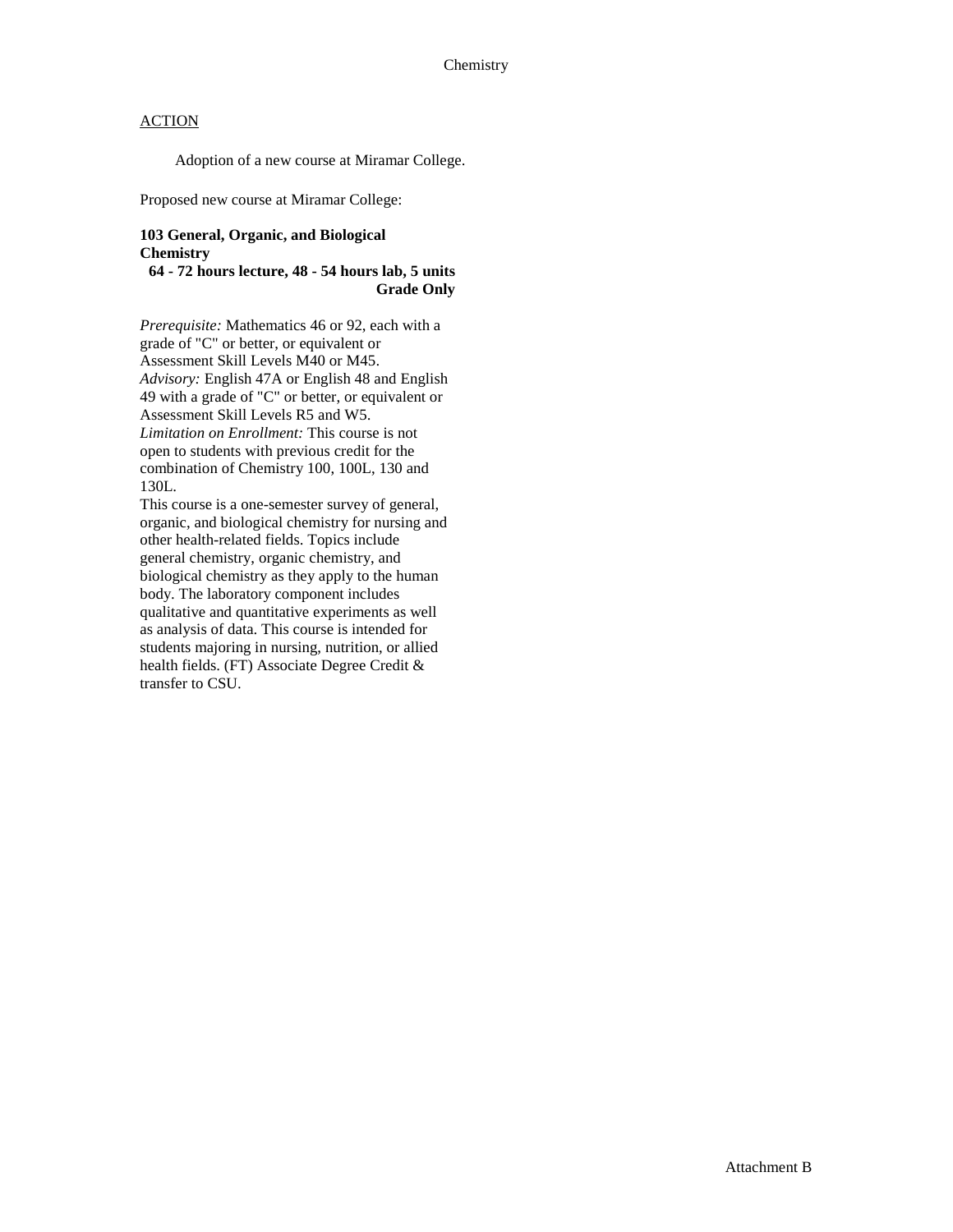Adoption of a new course at Mesa College.

Proposed new course at Mesa College:

# **157 International Field Studies: Focused Study 48 - 216 hours lab, 1-4 units Grade Only**

*Advisory:* English 101 with a grade of "C" or better, or equivalent or Assessment Skill Levels R6 and W6.

This course is a field study of special topics in the international fashion industry. Emphasis is placed on expanding one's knowledge in a focused way through experiences abroad with global fashion design, merchandising, technology and business operations. This course is intended for students majoring in fashion who wish to explore an area of the international fashion industry in greater depth. (FT) Associate Degree Credit & transfer to CSU.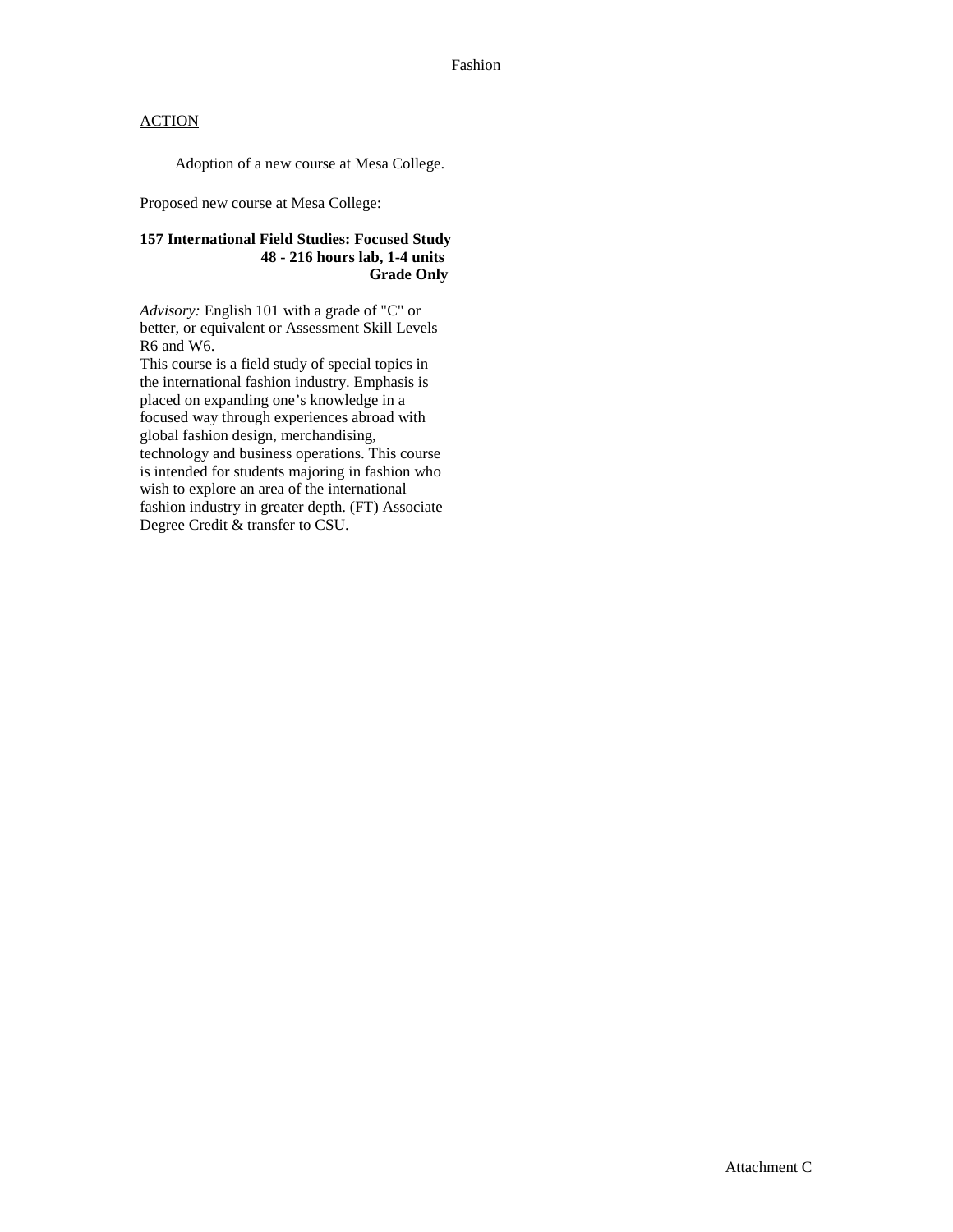Adoption of five new courses at Mesa College.

Proposed new courses at Mesa College:

# **203 Large Console Audio Recording 40 - 45 hours lecture, 24 - 27 hours lab, 3 units Grade Only**

*Prerequisite:* Music 190 with a grade of "C" or better, or equivalent.

*Advisory:* English 47A or English 48 and English 49, each with a grade of "C" or better, or equivalent or Assessment Skill Levels R5 and W5; Music 201 with a grade of "C" or better, or equivalent.

This course is a hands-on study of the concepts and operating principles of large console audio recording (professional broadcast mixing board) in a high quality studio environment. Topics include audio signal flow in a large console, operating levels, microphone techniques in stereo and mono, room acoustics, equalization, reverbs, delays, compression/limiting, differences between "live" and multi-track recording, mixing techniques, mastering, differences between analog and digital recording and processing, and preparation of compact audio discs (CDs). This course is intended for all students interested in the electronic music studio. (FT) Associate Degree Credit & transfer to CSU.

### **209A Electronic Music Studio Internship I 48 - 54 hours lab, 1 units Grade Only**

*Prerequisite:* Music 190 with a grade of "C" or better, or equivalent.

*Limitation on Enrollment:* This course is not open to students with previous credit for Music 209. *Limitation on Enrollment:* Tryout or Audition. This course is designed to provide advanced music students with the opportunity to develop skills through assisting beginning and intermediate level music students in the Electronic Music Studio (EMS) lab. Emphasis is placed on assisting students with security, scheduling and safety procedures. This course is designed for advanced EMS music students. (FT) Associate Degree Credit & transfer to CSU.

#### **209B Electronic Music Studio Internship II 48 - 54 hours lab, 1 units Grade Only**

*Prerequisite:* Music 209 or Music 209A, each with a grade of "C" or better, or equivalent. *Limitation on Enrollment:* Tryout or Audition. This course is designed to provide advanced music students with the opportunity to develop skills through assisting beginning and intermediate level music students in the Electronic Music Studio (EMS) lab. Emphasis is placed on assisting students with proper protocol, skills and knowledge learned in the electronic music studio courses. This course is designed for advanced EMS music students. (FT) Associate Degree Credit & transfer to CSU.

### **209C Electronic Music Studio Internship III 48 - 54 hours lab, 1 units Grade Only**

*Prerequisite:* Music 209B with a grade of "C" or better, or equivalent.

*Limitation on Enrollment:* Tryout or Audition. This course is designed to provide advanced music students with the opportunity to develop skills through assisting beginning and intermediate level music students in the Electronic Music Studio (EMS) lab. Emphasis is placed on troubleshooting and resolving technical problems. This course is designed for advanced EMS music students. (FT) Associate Degree Credit & transfer to CSU.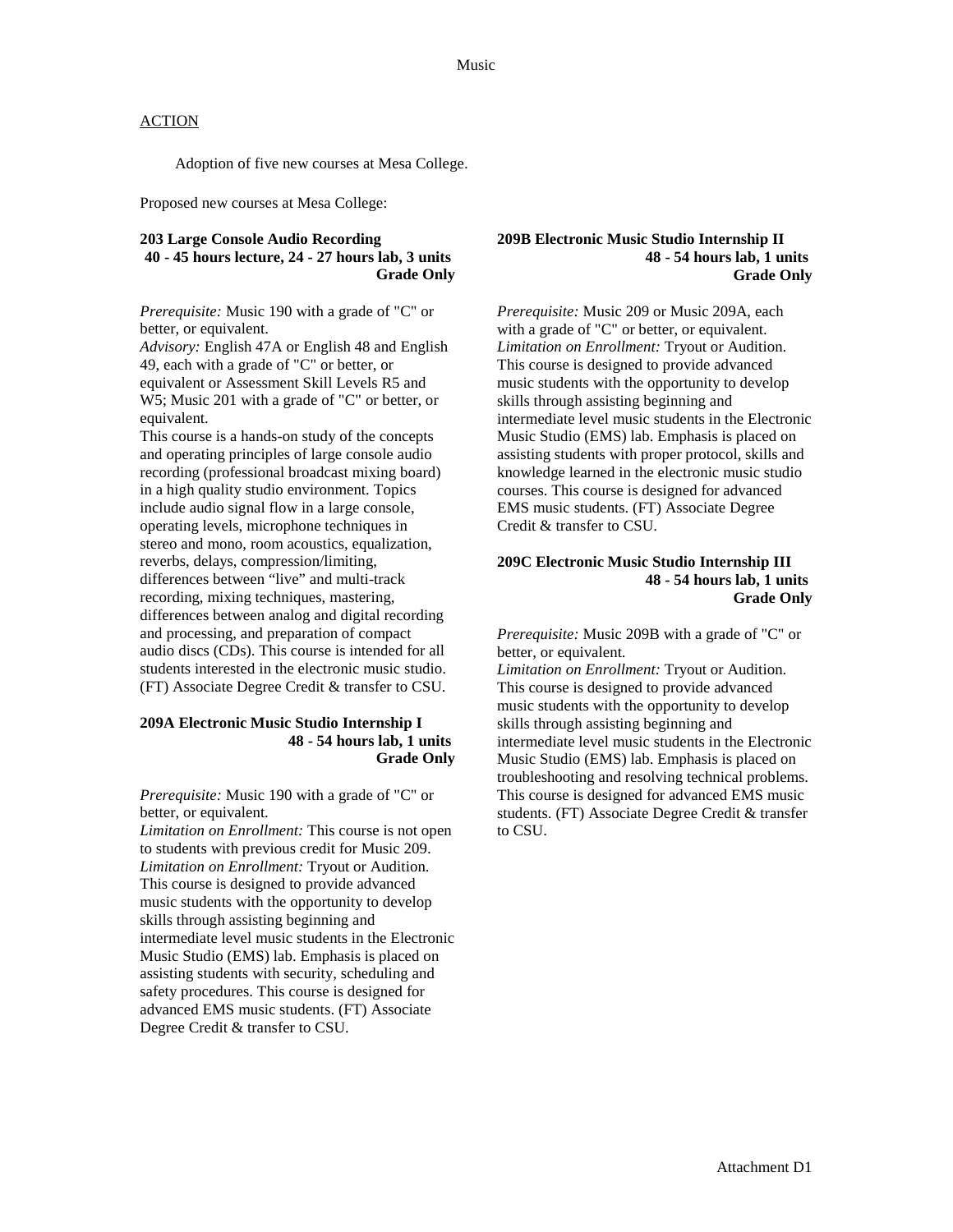# **209D Electronic Music Studio Internship IV 48 - 54 hours lab, 1 units Grade Only**

*Prerequisite:* Music 209C with a grade of "C" or better, or equivalent.

*Limitation on Enrollment:* Tryout or Audition. This course is designed to provide advanced music students with the opportunity to develop skills through assisting beginning and intermediate level music students in the Electronic Music Studio (EMS) lab. Emphasis is placed on the elements necessary for effective professional work in a recording studio. This course is designed for skilled advanced EMS music students. (FT) Associate Degree Credit & transfer to CSU.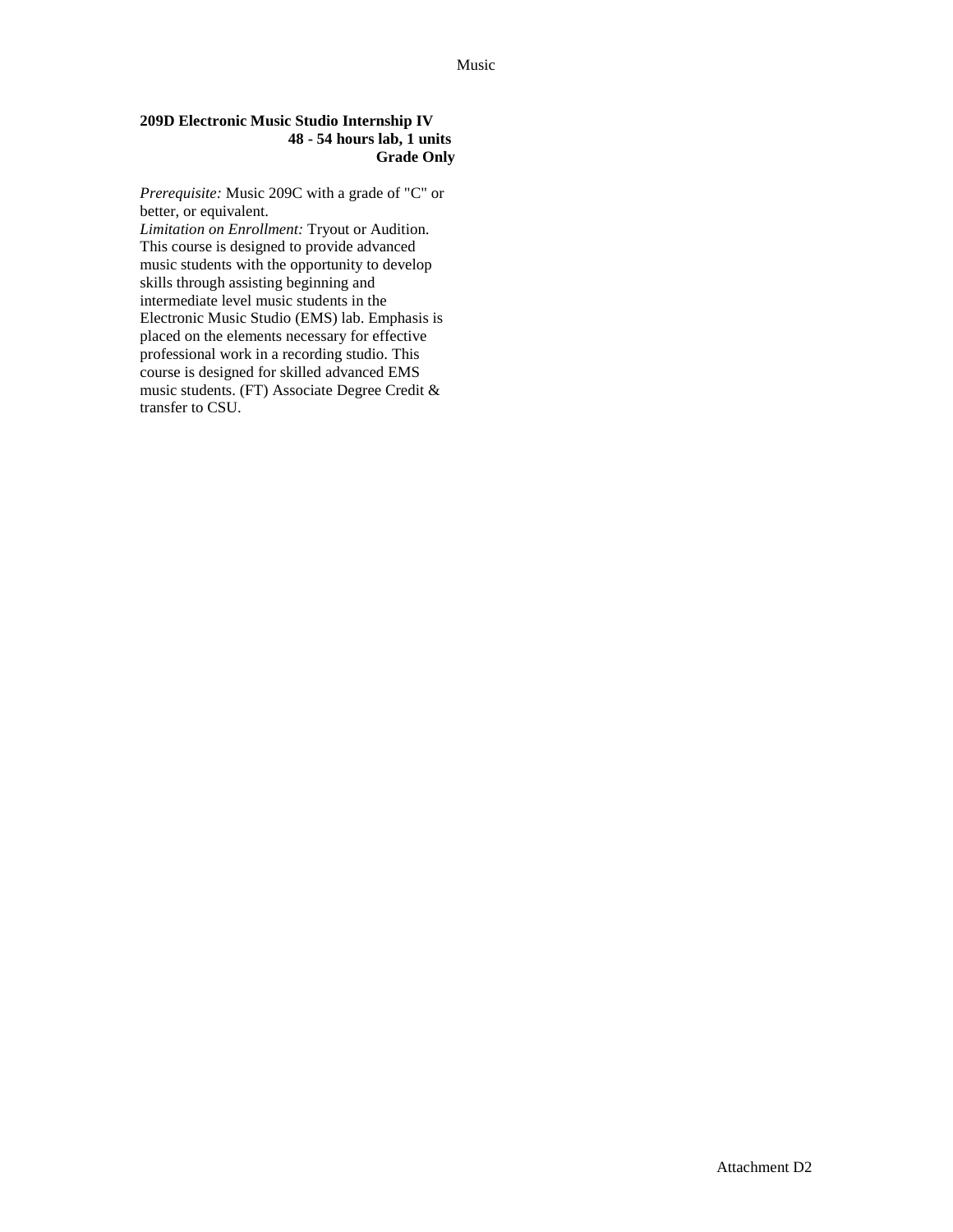Adoption of a program revision at Miramar College.

Proposed program revisions at Miramar College:

# **Associate of Arts Degree Combined Drawing/Painting**

| <b>Courses Required for the Major:</b> Units                                                                                                                                                                                                                                                                                                                                                                                                                                                                                                                                  |
|-------------------------------------------------------------------------------------------------------------------------------------------------------------------------------------------------------------------------------------------------------------------------------------------------------------------------------------------------------------------------------------------------------------------------------------------------------------------------------------------------------------------------------------------------------------------------------|
| ARTF 150A Two-Dimensional Design3                                                                                                                                                                                                                                                                                                                                                                                                                                                                                                                                             |
| ARTF 150B Beginning Graphic Design3                                                                                                                                                                                                                                                                                                                                                                                                                                                                                                                                           |
| ARTF 155A Freehand Drawing I3                                                                                                                                                                                                                                                                                                                                                                                                                                                                                                                                                 |
| ARTF 155B Freehand Drawing II3                                                                                                                                                                                                                                                                                                                                                                                                                                                                                                                                                |
| ARTF 165A Composition in Painting I3                                                                                                                                                                                                                                                                                                                                                                                                                                                                                                                                          |
| ARTF 210A Life Drawing I3                                                                                                                                                                                                                                                                                                                                                                                                                                                                                                                                                     |
| Select six units from the following: Units                                                                                                                                                                                                                                                                                                                                                                                                                                                                                                                                    |
| ARTF 109 History of Modern Art or 3                                                                                                                                                                                                                                                                                                                                                                                                                                                                                                                                           |
| ARTF 110 Art History: Prehistoric to                                                                                                                                                                                                                                                                                                                                                                                                                                                                                                                                          |
|                                                                                                                                                                                                                                                                                                                                                                                                                                                                                                                                                                               |
| ARTF 111 Art History: Renaissance to                                                                                                                                                                                                                                                                                                                                                                                                                                                                                                                                          |
|                                                                                                                                                                                                                                                                                                                                                                                                                                                                                                                                                                               |
|                                                                                                                                                                                                                                                                                                                                                                                                                                                                                                                                                                               |
|                                                                                                                                                                                                                                                                                                                                                                                                                                                                                                                                                                               |
|                                                                                                                                                                                                                                                                                                                                                                                                                                                                                                                                                                               |
|                                                                                                                                                                                                                                                                                                                                                                                                                                                                                                                                                                               |
|                                                                                                                                                                                                                                                                                                                                                                                                                                                                                                                                                                               |
|                                                                                                                                                                                                                                                                                                                                                                                                                                                                                                                                                                               |
|                                                                                                                                                                                                                                                                                                                                                                                                                                                                                                                                                                               |
|                                                                                                                                                                                                                                                                                                                                                                                                                                                                                                                                                                               |
|                                                                                                                                                                                                                                                                                                                                                                                                                                                                                                                                                                               |
|                                                                                                                                                                                                                                                                                                                                                                                                                                                                                                                                                                               |
|                                                                                                                                                                                                                                                                                                                                                                                                                                                                                                                                                                               |
|                                                                                                                                                                                                                                                                                                                                                                                                                                                                                                                                                                               |
|                                                                                                                                                                                                                                                                                                                                                                                                                                                                                                                                                                               |
|                                                                                                                                                                                                                                                                                                                                                                                                                                                                                                                                                                               |
| Select three units from the following: Units<br>ARTF 107 Contemporary Art3<br>ARTF 151 Three-Dimensional Design-or 3<br><b>ARTF 161A Museum Studies/Gallery Exhibition</b><br>Skills I <b>or</b><br><b>ARTF 175A Sculpture I or</b><br><b>ARTF 190A Black and White Art Photography</b><br>$\mathbf{or}$<br>ARTF 198A Introduction to Printmaking or I3<br>ARTF 198B Introduction to Printmaking II or 3<br>ARTF 198C Introduction to Printmaking III or .3<br>ARTF 210B Life Drawing II or 3<br><b>ARTF 210C Life Drawing III or</b><br>PHOT 105 Introduction to Photography |

**Total Units = 27**

# **Associate of Arts Degree Craft Skills**

| <b>Courses Required for the Major:</b><br>ARTF 150A Two-Dimensional Design3<br>ARTF 151 Three-Dimensional Design3<br>ARTF 155A Freehand Drawing I3<br>ARTF 170A Contemporary Crafts I3<br>Select six units from <u>the following</u> : Units<br>ARTF 109 <del>History of</del> Modern Art <del>or</del> 3<br>ARTF 110 Art History: Prehistoric to Gothic or 3<br>ARTF 111 Art History: Renaissance to<br>Select three units from the following: Units<br>ARTF 109 History of Modern Art or 3<br>ARTF 110 Art History: Prehistoric to Gothic  3 |
|------------------------------------------------------------------------------------------------------------------------------------------------------------------------------------------------------------------------------------------------------------------------------------------------------------------------------------------------------------------------------------------------------------------------------------------------------------------------------------------------------------------------------------------------|
|                                                                                                                                                                                                                                                                                                                                                                                                                                                                                                                                                |
|                                                                                                                                                                                                                                                                                                                                                                                                                                                                                                                                                |
|                                                                                                                                                                                                                                                                                                                                                                                                                                                                                                                                                |
|                                                                                                                                                                                                                                                                                                                                                                                                                                                                                                                                                |
|                                                                                                                                                                                                                                                                                                                                                                                                                                                                                                                                                |
|                                                                                                                                                                                                                                                                                                                                                                                                                                                                                                                                                |
|                                                                                                                                                                                                                                                                                                                                                                                                                                                                                                                                                |
|                                                                                                                                                                                                                                                                                                                                                                                                                                                                                                                                                |
|                                                                                                                                                                                                                                                                                                                                                                                                                                                                                                                                                |
|                                                                                                                                                                                                                                                                                                                                                                                                                                                                                                                                                |
|                                                                                                                                                                                                                                                                                                                                                                                                                                                                                                                                                |
|                                                                                                                                                                                                                                                                                                                                                                                                                                                                                                                                                |
|                                                                                                                                                                                                                                                                                                                                                                                                                                                                                                                                                |
|                                                                                                                                                                                                                                                                                                                                                                                                                                                                                                                                                |
|                                                                                                                                                                                                                                                                                                                                                                                                                                                                                                                                                |
| <b>ARTF 111 Art History: Renaissance to</b>                                                                                                                                                                                                                                                                                                                                                                                                                                                                                                    |
|                                                                                                                                                                                                                                                                                                                                                                                                                                                                                                                                                |
| ARTF 113 Arts of Africa, Oceania, and the                                                                                                                                                                                                                                                                                                                                                                                                                                                                                                      |
|                                                                                                                                                                                                                                                                                                                                                                                                                                                                                                                                                |
| <b>ARTF 125 Art History: Arts of the Asian</b>                                                                                                                                                                                                                                                                                                                                                                                                                                                                                                 |
|                                                                                                                                                                                                                                                                                                                                                                                                                                                                                                                                                |
| ARTF 155B Freehand Drawing II or 3                                                                                                                                                                                                                                                                                                                                                                                                                                                                                                             |
| <b>ARTF 161A Museum Studies/Gallery Exhibition</b>                                                                                                                                                                                                                                                                                                                                                                                                                                                                                             |
| Skills I or                                                                                                                                                                                                                                                                                                                                                                                                                                                                                                                                    |
| <b>ARTF 161B Museum Studies/Gallery Exhibition</b>                                                                                                                                                                                                                                                                                                                                                                                                                                                                                             |
| Skills II or                                                                                                                                                                                                                                                                                                                                                                                                                                                                                                                                   |
| ARTF 170B Contemporary Crafts II or 3                                                                                                                                                                                                                                                                                                                                                                                                                                                                                                          |
| ARTF 170C Contemporary Crafts III or3                                                                                                                                                                                                                                                                                                                                                                                                                                                                                                          |
| <b>ARTF 175A Sculpture I or</b>                                                                                                                                                                                                                                                                                                                                                                                                                                                                                                                |
|                                                                                                                                                                                                                                                                                                                                                                                                                                                                                                                                                |
|                                                                                                                                                                                                                                                                                                                                                                                                                                                                                                                                                |
| <b>ARTF 196 Clay and Glaze Technology or</b>                                                                                                                                                                                                                                                                                                                                                                                                                                                                                                   |
|                                                                                                                                                                                                                                                                                                                                                                                                                                                                                                                                                |
|                                                                                                                                                                                                                                                                                                                                                                                                                                                                                                                                                |
| Any Art History course, or: Units<br>PHOT 105 Introduction to Photography 3                                                                                                                                                                                                                                                                                                                                                                                                                                                                    |

Total Units  $= 24.27$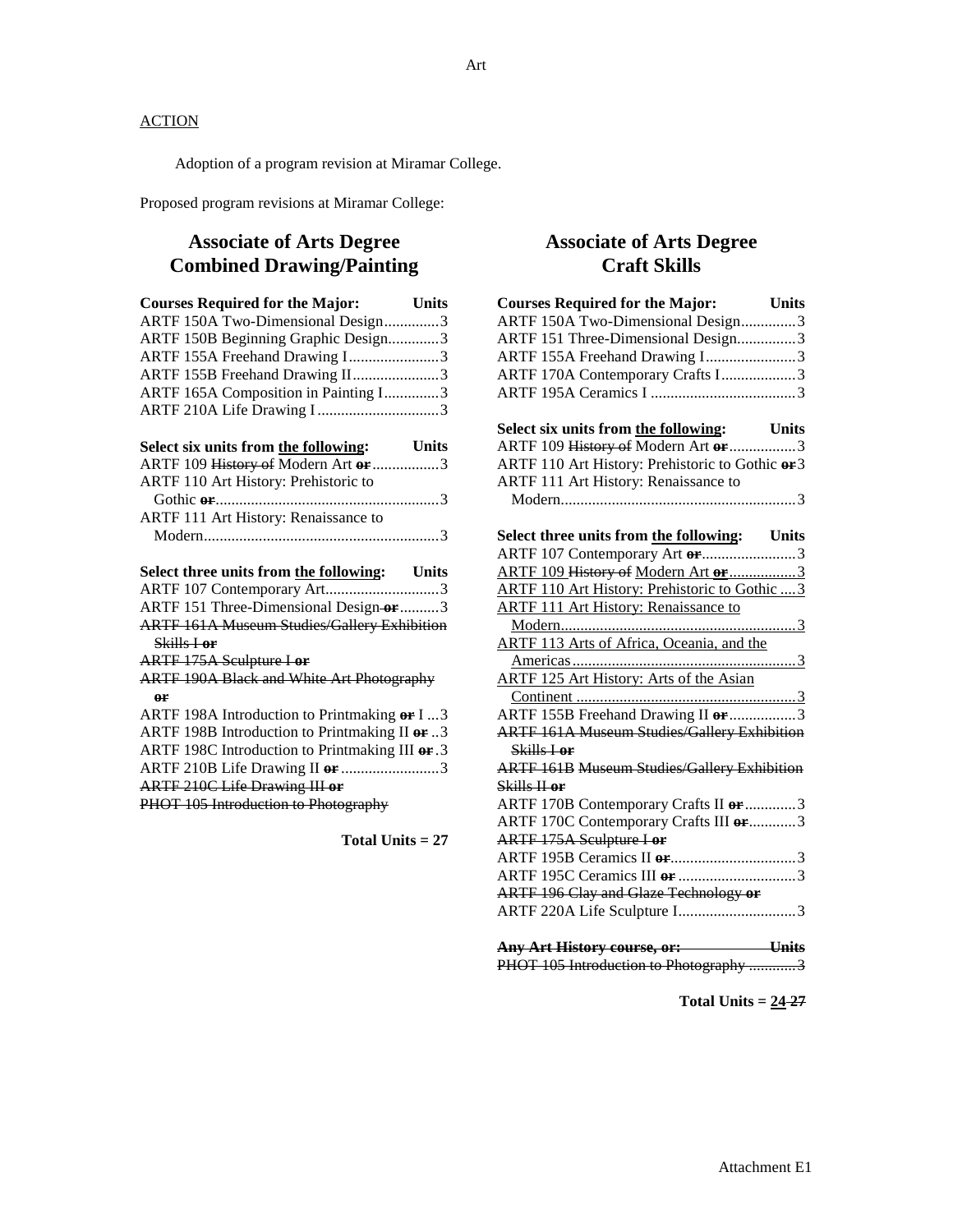# **Associate of Arts Degree Studio Arts**

| <b>Courses Required for the Major:</b>             | Units |
|----------------------------------------------------|-------|
|                                                    |       |
| <b>ARTF 161A Museum Studies/Gallery Exhibition</b> |       |
|                                                    |       |
| ARTF 150A Two-Dimensional Design3                  |       |
| ARTF 150B Beginning Graphic Design3                |       |
| ARTF 151 Three-Dimensional Design or 3             |       |
| <b>ARTF 161B Museum Studies/Gallery Exhibition</b> |       |
|                                                    |       |
| ARTF 155A Freehand Drawing I3                      |       |
| ARTF 155B Freehand Drawing II3                     |       |
| ARTF 165A Composition in Painting I3               |       |
|                                                    |       |
| ARTF 210A Life Drawing I or                        |       |
| ARTF 220A Life Sculpture I3                        |       |
|                                                    |       |

| Select six units from the following: Units |  |
|--------------------------------------------|--|
| ARTF 109 History of Modern Art or 3        |  |
| ARTF 110 Art History: Prehistoric to       |  |
|                                            |  |
| ARTF 111 Art History: Renaissance to       |  |
|                                            |  |

| <b>Foreign Language Requirement: three</b><br>semesters of one foreign language or the<br>successful completion of a proficiency |       |
|----------------------------------------------------------------------------------------------------------------------------------|-------|
| examination is required.                                                                                                         | Units |
|                                                                                                                                  |       |
|                                                                                                                                  |       |
|                                                                                                                                  |       |
|                                                                                                                                  |       |
|                                                                                                                                  |       |
|                                                                                                                                  |       |
|                                                                                                                                  |       |

**Total Units = 45 48**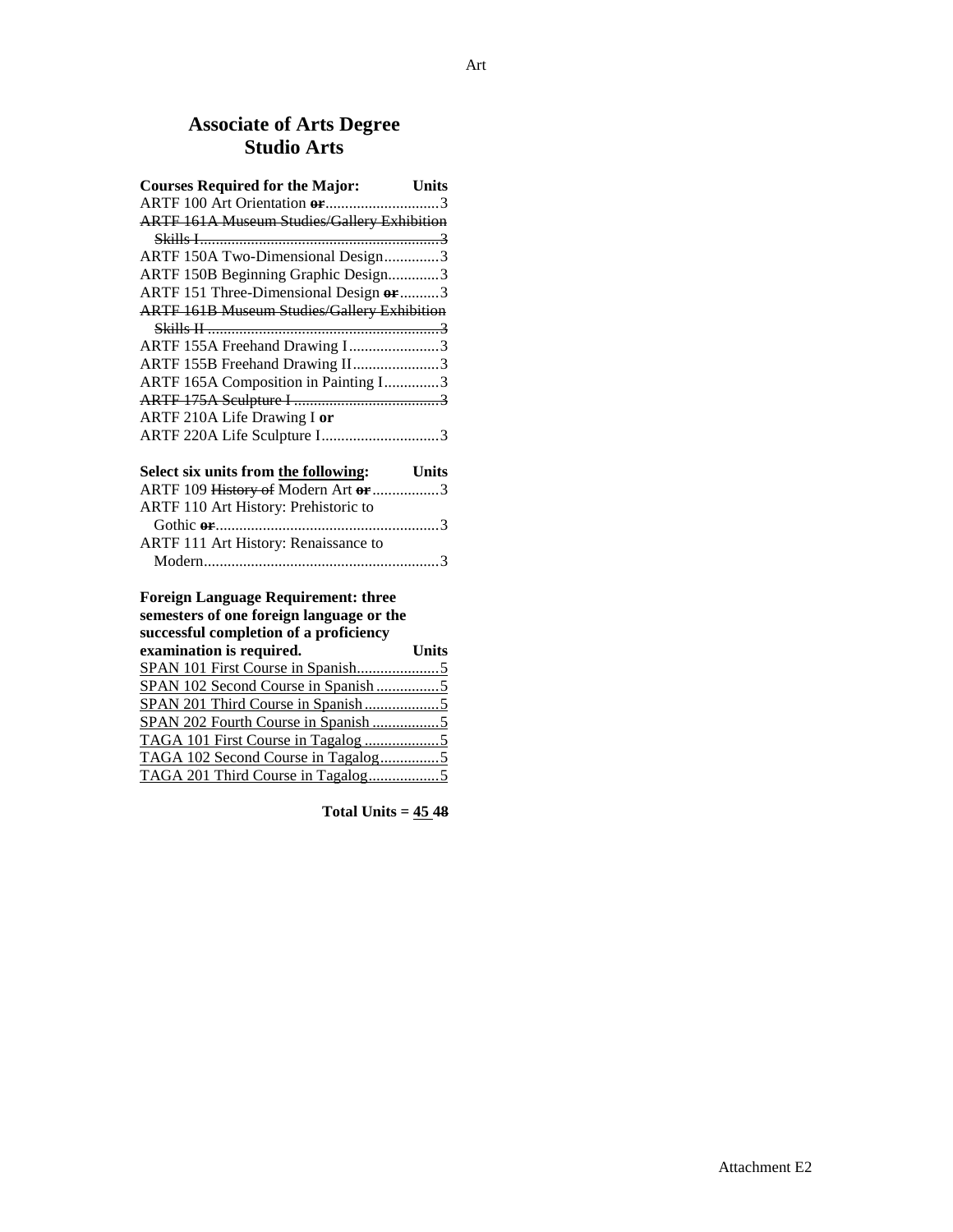Adoption of a program revision at Mesa College.

Proposed program revision at Mesa College:

# **Associate of Arts Degree Spanish**

| <b>Courses Required for the Major:</b><br>Units  |
|--------------------------------------------------|
|                                                  |
| SPAN 102 Second Course in Spanish5               |
| SPAN 201 Third Course in Spanish or              |
| SPAN 215 Spanish for Spanish Speakers I 5        |
| SPAN 202 Fourth Course in Spanish or             |
| <b>SPAN 216 Spanish for Spanish Speakers II5</b> |
| SPAN 210 Conversation and Composition            |
|                                                  |
| SPAN 211 Conversation and Composition            |
|                                                  |

**Total Units = 26**